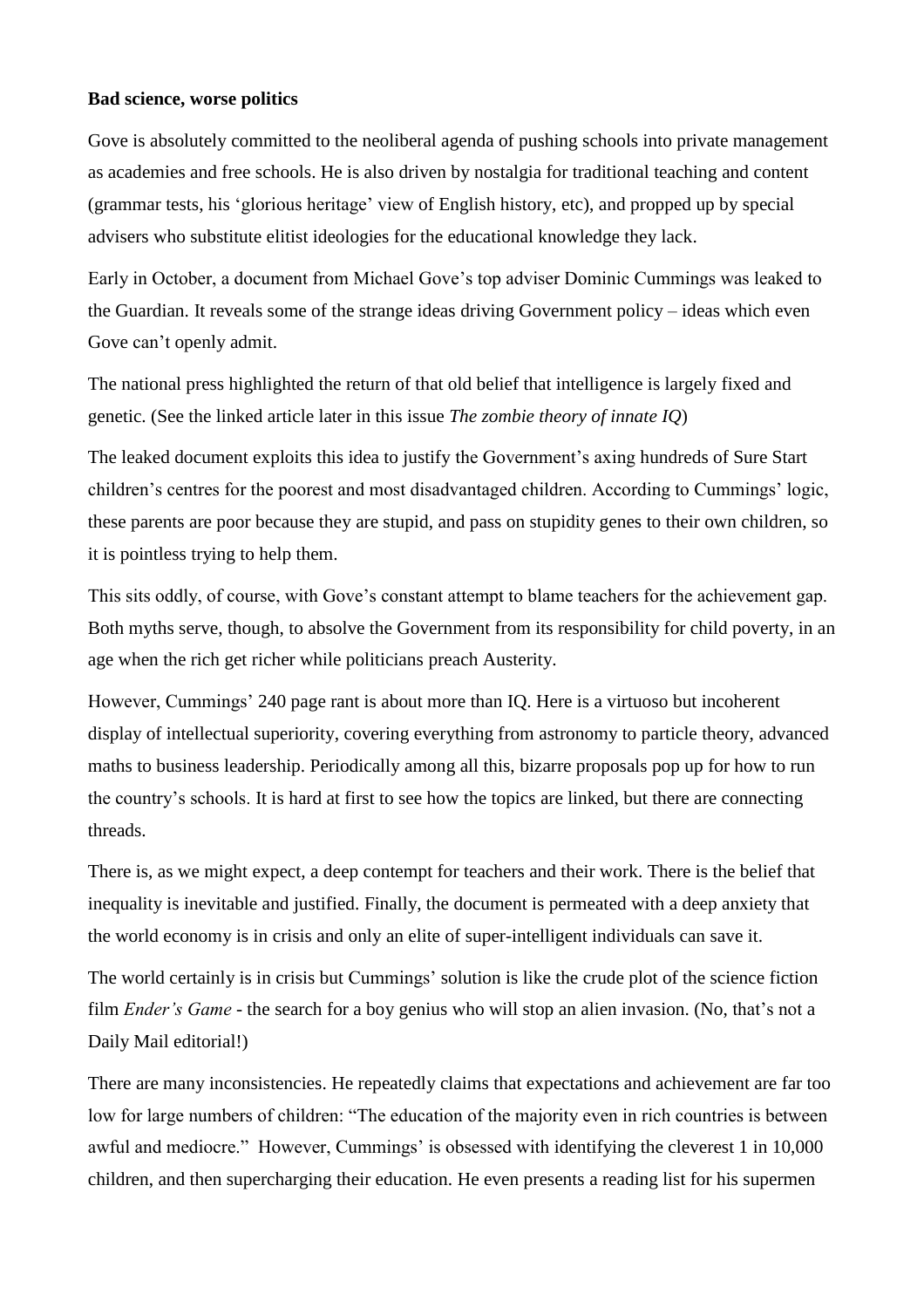and (maybe) superwomen: their education will consist of advanced mathematics and modern physics; genetic theories of IQ and the brain; a few books about economics, leadership and complex systems; and military strategy.

Cummings claims that teachers in state schools are generally mediocre – his favourite word. He recognizes that teacher education recruits high achievers in Finland and Singapore, but says that would be impossible in England because teaching is so unattractive. (Whose fault that then?) There is no point in teacher training, just give heads greater powers to sack. In fact, the model he provides for improving classroom practice is unbelievably crude - online training videos by Doug Lemov the boss of a US Charter School chain, with titles such as "Strong voice", "Precise praise" and "Cold calling". (page 80)

"Real talent is rare, mediocrity ubiquitous. Whilst heads need to be flexible enough to allow talented people to experiment, we also need schools in chains that spread proven approaches (and 90% solutions) without relying on innovation, inspiration and talent. Direct Instruction is generally ignored in English education debates despite its proven effectiveness." (page 81)

This is an amazing claim, since government policy for the past twenty years has pushed teachers relentlessly towards direct instruction and away from student-centred interactive methods. Despite all the rhetoric from Gove and Wilshaw about wanting to make English schools 'world-class', Cummings clearly favours McDonald-style quality control – uniformly delivered burgers which avoid food-poisoning, whatever their long-term effects on your health.

## **Elitist philosophy**

Cummings' favourite philosopher is Nietzsche, whose dream of creating a Superman inspired Hitler. The document includes a rambling page-long quotation, where Nietzsche promises that, although we have experienced the "levelling and mediocritizing of man", we will also see "exceptional men of the most dangerous and enticing quality." While the "herd" will consist of "multifarious, garrulous, weak-willed and highly employable workers who need a master, a commander, as they need their daily bread…a type prepared for slavery in the subtlest sense: in individual and exceptional cases the strong man will be found to turn out stronger and richer than has perhaps ever happened before." (pages 129-130). This is dangerous proto-fascist thinking.

Of the Greek philosophers, he ditches Socrates in favour of his nemesis Callicles who "rejected all conventional ideas about justice and virtue." The document quotes and paraphrases: "Nature shows that … the superior rule the inferior and have a greater share than they". The majority "like getting an equal share, since they are inferior" and they unsurprisingly wish to restrain the superior, those